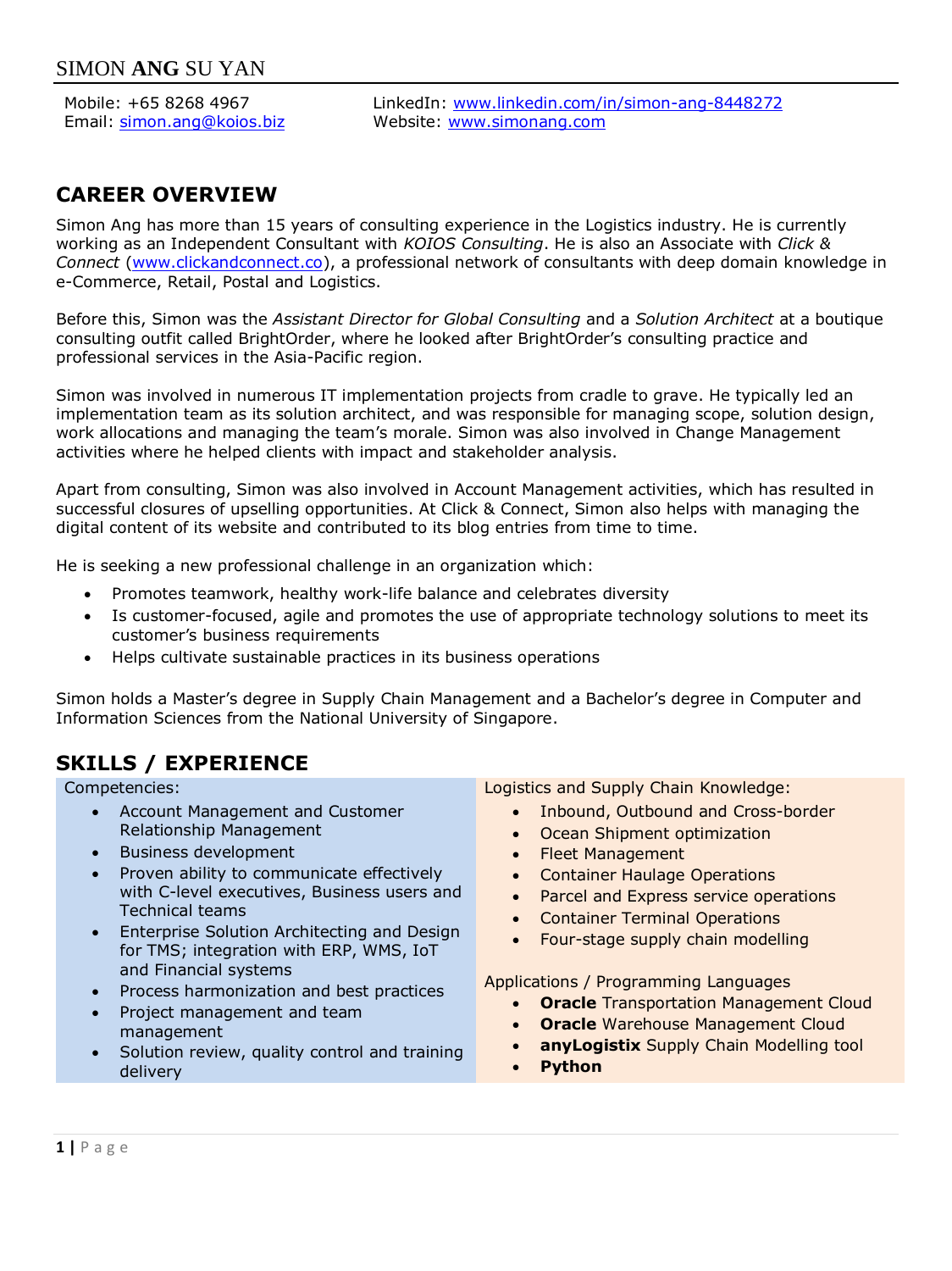## **INDUSTRIES**

- LSP / 3PL
- FMCG
- Manufacturing
- Parcel / Express
- Dairy
- **Retail**

# **A SELECTION OF CLIENTS I HAD WORKED WITH**



# **WORK EXPERIENCE**



**KOIOS Consulting (Singapore)**

**May 2019– Current** Founder

### **Key Responsibilities**

- Business Development discovery, pitch, proposal construction and risk assessment
- Independent consulting and advisory services
- Customer and Partner relationship management
- Evaluation of complementary technology solutions that correlates with market trends and disruptions



**Sep 2019– Current** Associate

### **Key Responsibilities**

- Business Development –discovery, pitch, proposal construction and risk assessment
- Enhancement of Click & Connect's [\(www.clickandconnect.co\)](http://www.clickandconnect.co/) brand equity; management of website's digital content, contribution to blog entries and LinkedIn marketing content
- Recruitment growing Click & Connect's professional network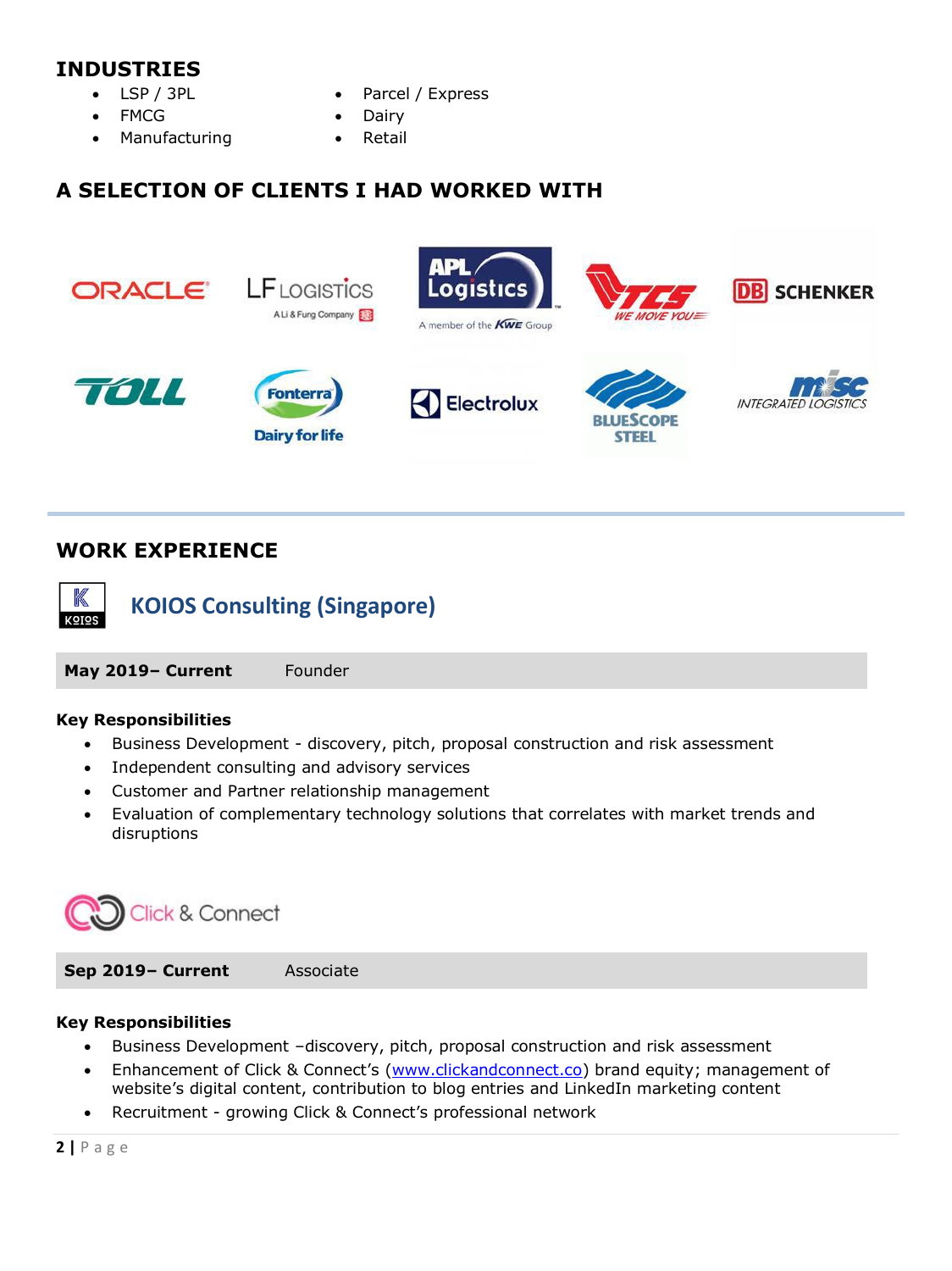

| Mar 2007 - Apr 2019 | Assistant Director, Global Consulting (last designation)<br>Solution Architect |
|---------------------|--------------------------------------------------------------------------------|
|                     | Principal Consultant<br>Senior Logistics Consultant                            |

### **Key Responsibilities**:

- Assist the Director of Global Consulting in managing BrightOrder's global consulting practice and professional services
- Solution Architecting and Quality Control responsibilities
- Customer Relationship Management retention and upselling
- Career planning, Resource Allocation and Recruitment
- Project Governance and Team Management

### **Projects Involved**:

### *APL Logistics (Singapore) Jan 2019 – Apr 2019*

### Shipment Optimizer – Air Freight Forecasting and Allocation

The project objective is to create a solution that generates a 4-week rolling forecast of air freight volumes for a global apparel client. The forecast will be used to allocate bookings to Charter and Standard air services based on prioritization rules.

Key responsibilities: Project Governance, Solution Reviewer, Account Management

### *TCS Couriers (Pakistan) Feb 2018 – Nov 2018*

### Project One Wood, Phase 2

This was an OTM Cloud implementation for TCS' parcel and courier business. The scope of this project involved First Mile and Last Mile planning, Fleet Management, Tracking and Visibility.

Role: Project Governor and Solution Reviewer

Key Activities:

- Account Management and Project Governance
- Lead Business Requirement workshops with key business users
- Solution Architecting and Design for TCS' parcel and express business using OTM
- Project Management
- Fit-Gap analysis against product functionality

### *LF Logistics, Sep 2014 – Nov 2017*

### Project Mercury

The objective of Project Mercury was to produce a highly configurable and scalable TMS "One" solution with Oracle TMS as its core. The TMS "One" solution integrates with other IT systems of LFL such as WMS and Mobile Applications within the LFL IT ecosystem. Project Mercury has been implemented in eight (8) countries i.e. Thailand, Philippines, Malaysia, Indonesia, China, Taiwan, Singapore and Hong Kong.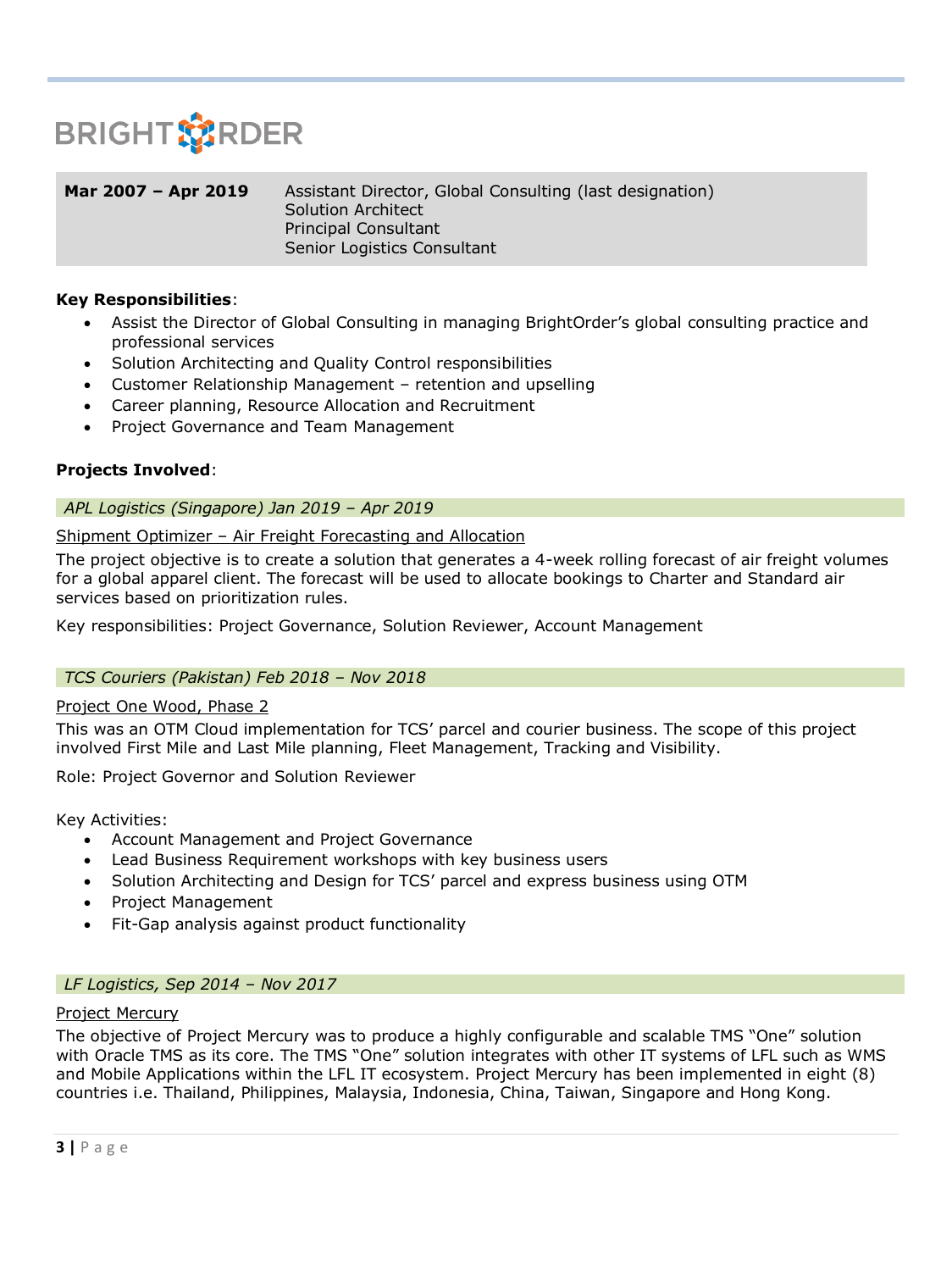### Role: Lead Solution Architect

Key activities:

- Identify divergent operational processes adopted by various business units and countries
- Facilitate Global Harmonization workshops with multi-country business representatives and subject matter experts
- Define and review TMS "One" solution application architecture
- Quality Control checks on configurations for TMS "One"
- TMS "One" Knowledge Transfer delivery
- Support SIT, UAT and Go LIVE in multiple countries

### OTM 6.4.2 Upgrade project

This project involved the upgrade of LFL's OTM 6.3.7 to OTM 6.4.2.

Role: Project Manager / Strategist

Key activities:

- Devising the strategy and planning for migration
- Risk assessment
- Project management and governance to ensure the success of the migration
- Troubleshooting support

### *DB Schenker (Australia), Sep 2013 – Aug 2014*

### Project DDS ANZ

DDS ANZ is a TMS Solution based on OTM 6.2. It is meant to support the domestic distribution operations of DB Schenker (DBS) Australia. The solution is integrated with DBS' Mobility solution, WMS, Freight Forwarding and Financial Systems.

Role: Solution Architect / Project Manager

Key activities:

- Oracle OTM 6.2 Core Competence Training delivery
- Fit-Gap analysis and Business requirements documentation
- Responsible for overall Solution Architecture and Design
- Design canonical interface maps for OTM integration with DDS' Mobility component, WMS, Freight Forwarding systems and Financial Systems
- Train the Trainer delivery

### *TOLL Logistics (Australia), Jan 2013 – Sep 2013*

MTS (Managed Transport Services) Solution Enhancements and Customer Onboarding

Worked closely with TOLL's IT solutions team to implement solution enhancements and onboarding of TOLL's MTS solution for three new customers.

Role: Implementation Consultant

Key activities:

- Fit-Gap analysis of TOLL's customer's requirements
- Change Request management and solution design within TOLL's MTS solution framework
- Rates modelling and configuration
- SIT / UAT support
- Knowledge Transfer and Post-Implementation Review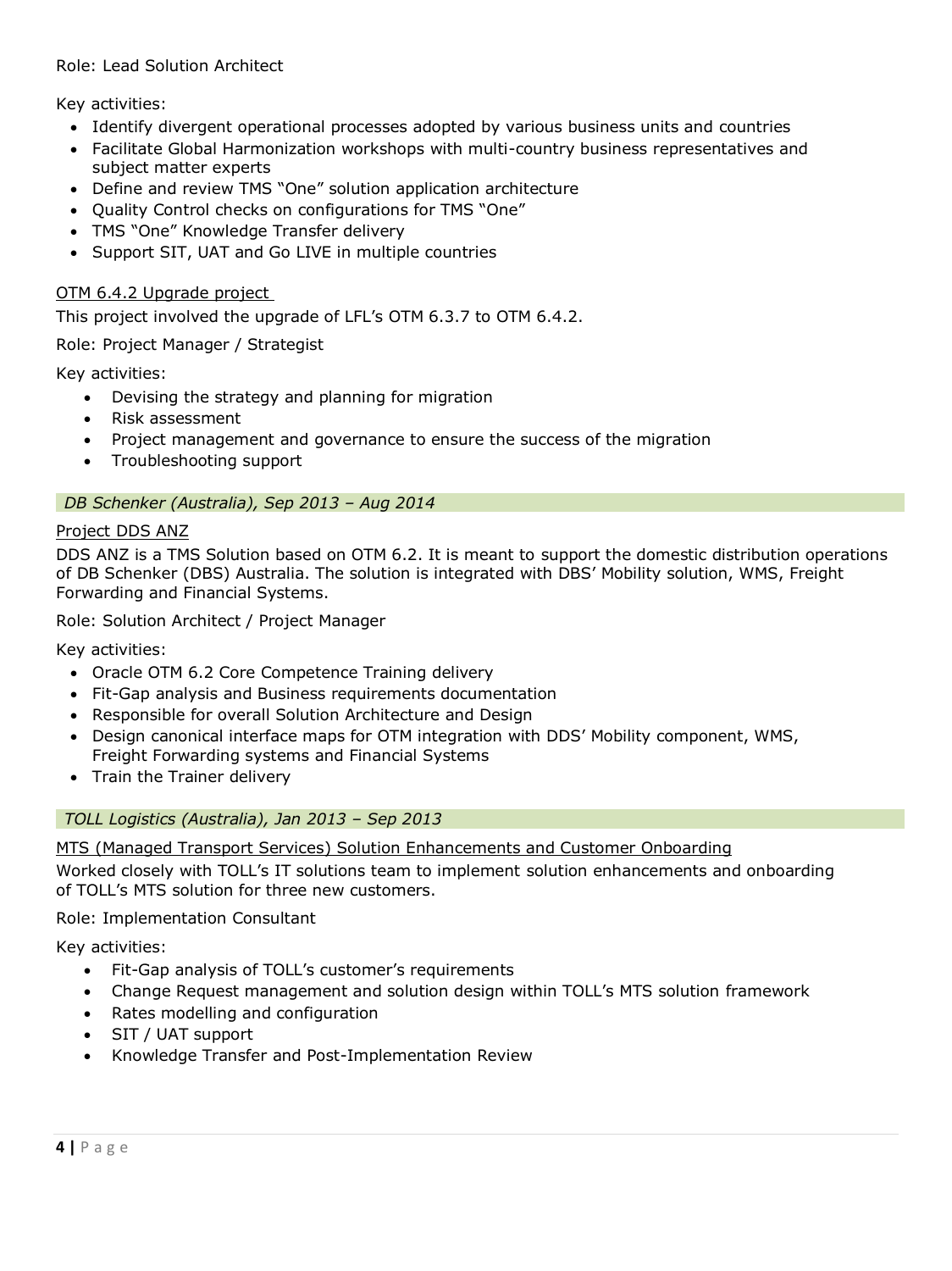### *APL Logistics (APAC, NA, LTAM), 2010-2012*

### Shipment Optimizer Project

APL Logistics (APLL) leveraged on Oracle TMS' (OTM) planning and optimization features to build an IT solution to optimize container loads for a global footwear and apparel client. The implementation involved 10 countries in APAC as origins and 6 countries in North and Latin America as destinations.

Role: Implementation Consultant and Project Manager

Key activities:

- Solution Design and Configuration
- Continuous Improvement initiatives
- GO LIVE Support across a multi-country rollout programme
- Configuration Documentation and Knowledge Transfer
- Shipment optimization results validation
- OTM 6.2.3 migration

### *Fonterra Australia Pty Ltd, 2009*

### TMS Project

This was an TMS implementation which utilizes a BPO SaaS model. Scope primarily covered Inbound and Outbound operations with carrier cost optimization, freight settlement and cost allocation / accruals.

Role: Implementation and Advisory Consultant

Key Activities:

- Business Requirements workshops lead
- Fit-Gap analysis
- Solution Design and Configuration
- Train the Trainer delivery

### *Electrolux Australia, 2008*

### Ocean Workflow Project

Electrolux Australia used Oracle TMS (OTM) to plan and manage their Inbound Ocean Logistics for the shipment of parts from China to their manufacturing facility in Orange, NSW.

### Role: Project Manager and Implementation Consultant

Key activities:

- Project Management
- Fit-gap analysis of business requirements to ensure conformance with existing Electrolux Ocean workflows
- Solution Design and Configuration
- Knowledge transfer delivery
- UAT and Go LIVE support
- Knowledge sharing at the Electrolux EU team meeting in Brussels

### *MISC Integrated Logistics (MILS), 2008*

### MOVE extension for BLG-MILS Car Transportation

This project leveraged the configuration of the existing MILS' MOVE solution with the objective to plan and manage the transportation of cars to dealerships.

### Role: Solution Architect

Key activities:

• Lead Business Requirement workshops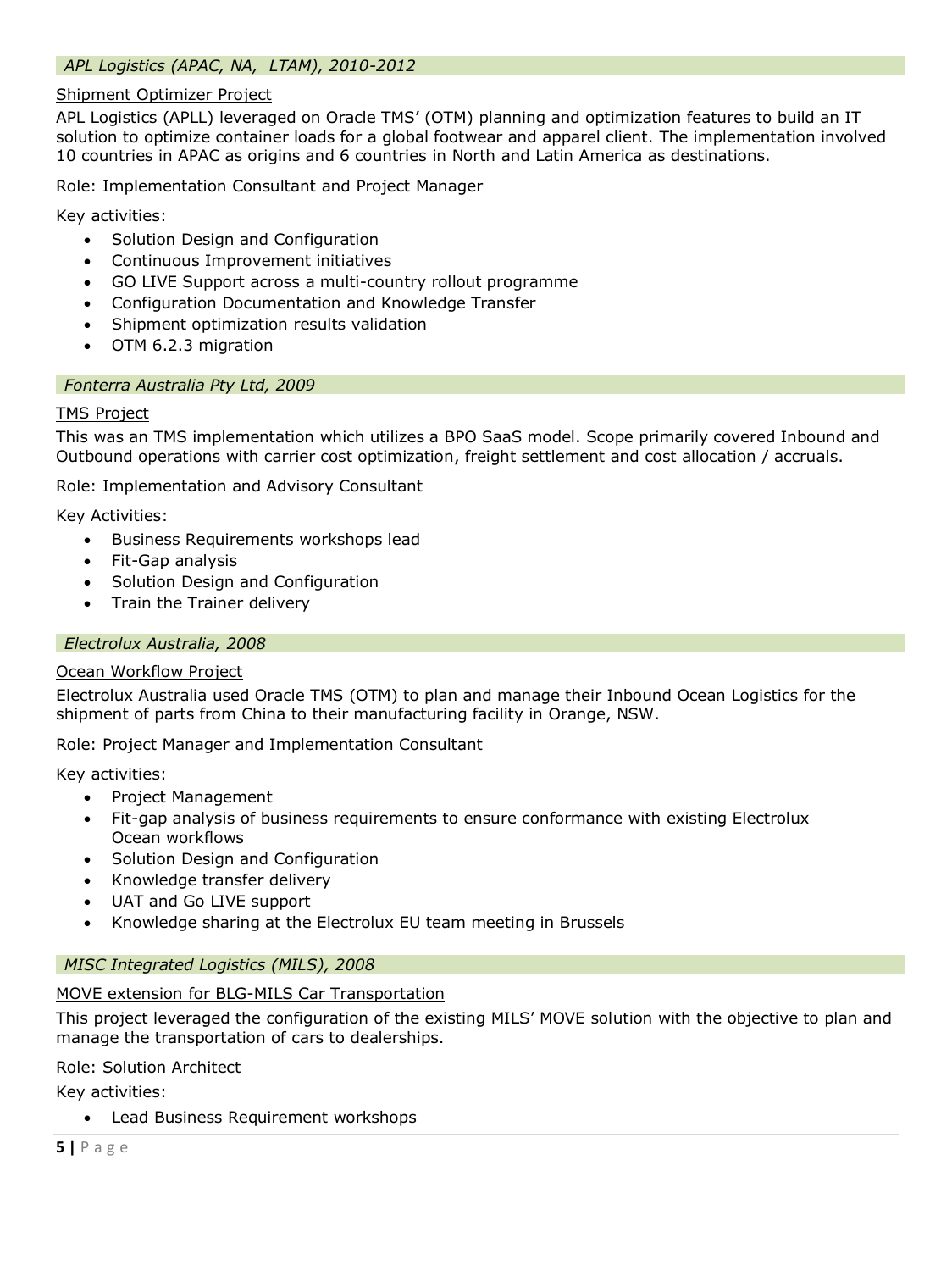- Solution Design
- Devise integration solution with MILS' WMS solution for inventory visibility

### *Bluescope Steel (Australia), 2007*

Provided advisory consulting services, fit-gap analysis and risk assessment of using Oracle TMS (OTM) to implement BlueScope Steel's domestic ocean transportation of steel products and raw materials

### *Bax Global Pte Ltd (Singapore), 2007*

Worked closely with Bax's regional IT staff to configure and deploy a domestic distribution TMS solution using OTM 5.5 for one of their clients located in Shanghai Waigaoqiao FTZ area. The scope of this project covered order management, transportation planning, shipment booking and visibility and financial settlement.

Role: Implementation Consultant

Key activities:

- Participated in business requirement workshops
- Solution design
- SIT, UAT and Go LIVE support

# **ORACLE**

*Oracle Consulting Services, Singapore*

| May 2005 - Mar 2007 | Principal Consultant |
|---------------------|----------------------|
|                     | Logistics Consultant |

### **Key Responsibilities:**

- Participate and consult on Oracle TMS (OTM) projects
- Business process design
- OTM Configuration in accordance with the Solution Design produced by the Solution Architect
- Contributor role in the solution review process

### **Project Experience:**

*MISC Integrated Logistics, Malaysia (MILS)*

### MOVE Project

The objective of the MOVE project was to implement an OTM 5.0 solution to support Sea Freight and Air Freight operations for one of MILS' customers.

Role: Implementation Consultant

Key activities:

- Solution Design
- OTM Configuration, documentation, testing and knowledge transfer delivery to MILS' IT team and key process owners
- Integration mapping workshops and specification
- UAT and Go LIVE support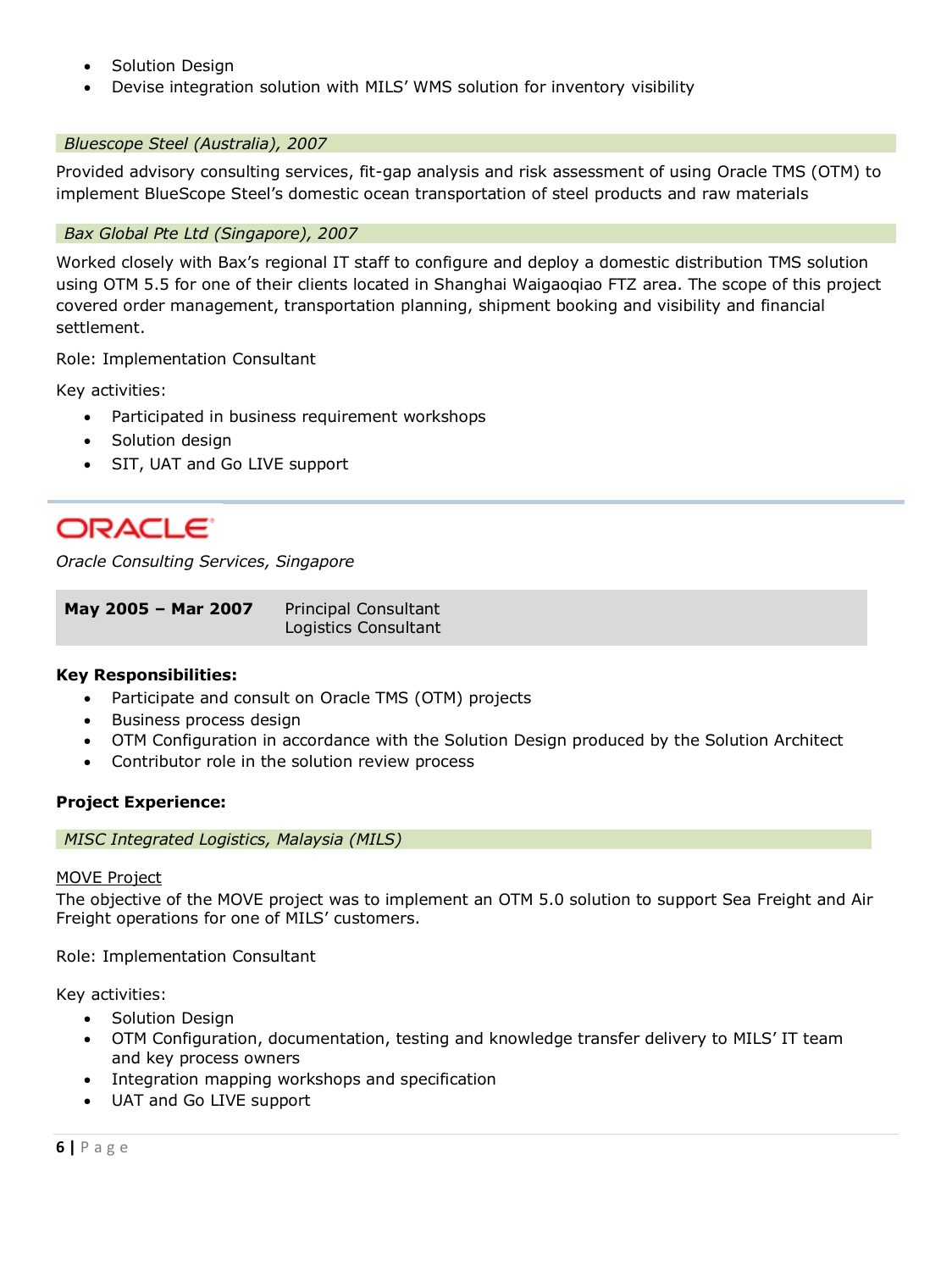

### *Logipolis Pte Ltd*

**July 1996 – Apr 2005** Consulting Manager (last designation) Support Manager Senior Software Specialist

During his tenure as a Software Specialist, Support Manager and Consulting Manager, Simon wore many hats and undertook the following roles and responsibilities:

- Project Manager / Support Manager role in a pan-Asian TMS implementation for Exel Singapore
- Project Lead / Delivery role in the implementation of a Land Logistics solution called "Project Catalyst" for MISC Berhad (Malaysia)
- Oversaw the implementation of a Container Haulage solution at various client sites in Singapore
- Presales activities
- Design, Development, Deployment and Support of turnkey software solutions:
	- o *Crew Management and Payroll System* for **NSSPL**, Singapore
	- o *Ticketing and Dispatching System* for **Airport Limo**, Kuala Lumpur International Airport
	- o *Press Configuration and Layout System* using iLOG Views and iLOG Solver, for **Singapore Press Holdings**
	- o *B2B Logipolis Marketplace* (inhouse Logistics portal) using J2EE framework
- **International Seminars**: Presented at the iLOG's Users' conference (Paris, 1998)



**May 1990 – June 1996** Systems Analyst

### **Experience Summary:**

- Operational and functional knowledge in the domains of Ship Planning and Crane Operations Planning, Yard Planning and Staff Rostering & Deployment
- Software development, enhancements and support for PSA's Ship Planning System, Resource Allocation, Auto-Paging and Self-Service Terminals
- Technical skills acquired: UNIX SysAdmin for SunOS and Solaris, CICS Cobol, NATURAL 4GL programming, Obj-C and C++, iLOG Views and iLOG Solver